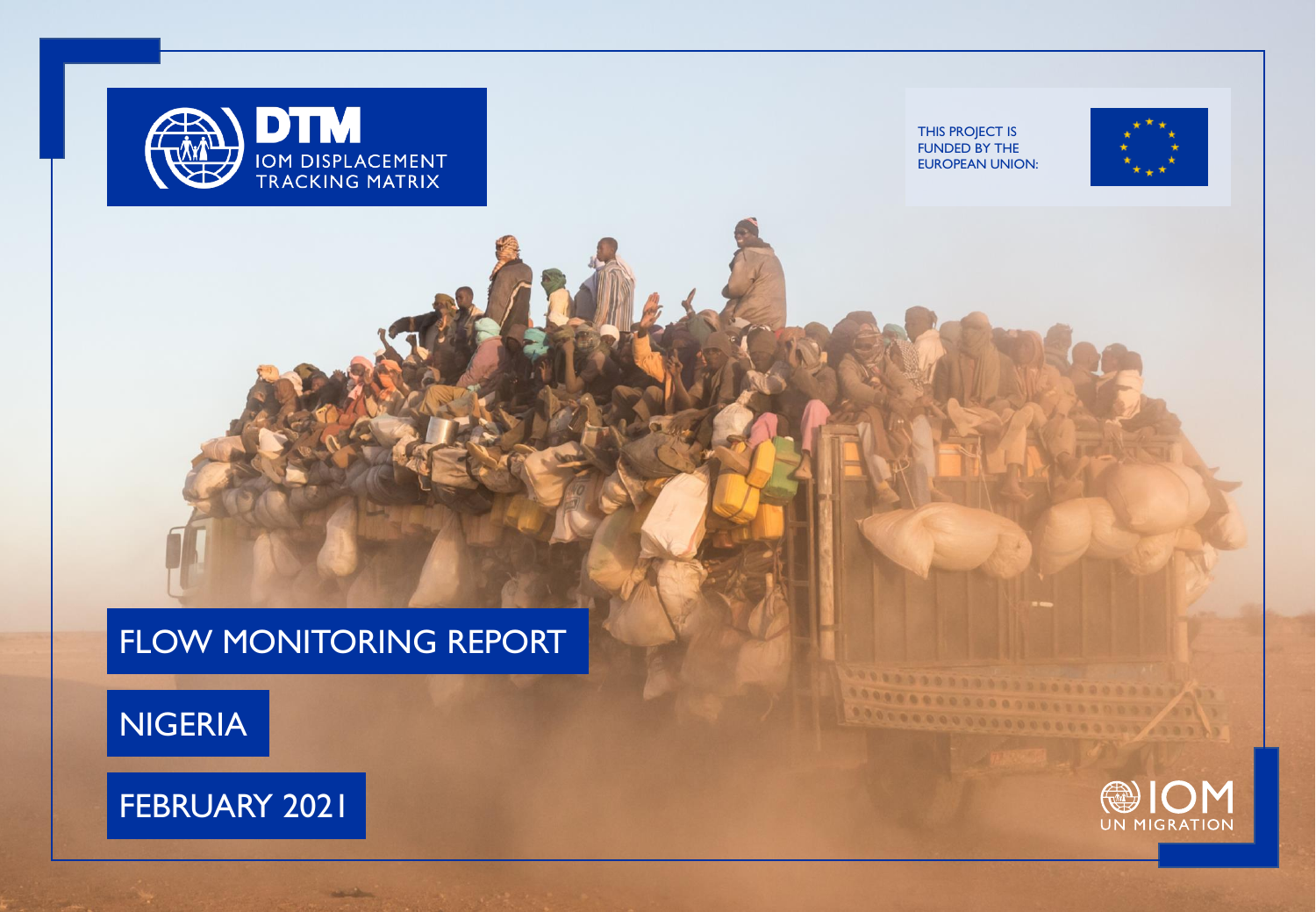

## **F L O W M O N I TO R I N G ● N I G E R I A F E B R U A RY 2 0 2 1 ● I N T R O D U C T I O N**

## **INTRODUCTION KEY FIGURES**

In order to gain a better understanding of mobility flows and trends through West and Central Africa, the International Organization for Migration (IOM) implements the Displacement Tracking Matrix's Flow Monitoring (FM) tool at key transit points across the region.

Flow Monitoring activities are conducted in close cooperation with national and local authorities as well as local partners. The Flow Monitoring tool consists of two main components: the Flow Monitoring Registry (FMR), which captures key data on the magnitude, provenance, destination and mode of travel of mobility flows, and the Flow Monitoring Survey (FMS), individual surveys conducted with travellers to gather detailed information about the profiles, migration experience and intentions of migrants. Through these activities, the Flow Monitoring tool collects data on migration flows and trends, traveller profiles, migration journeys, and intentions of migrants, so as to obtain a sharpened view of mobility in West and Central Africa.

In Nigeria, DTM conducts Flow Monitoring activities in several important transit locations in Sokoto and Kano to monitor the movements of passenger buses to and from Niger. Sokoto Flow Monitoring Point covers three migratory routes in Illela, Gada and Sabon-Birnin Local Government Areas in Sokoto State. Kano Flow Monitoring Point (Kofar Ruwa Park and Yankaba Park) covers two migratory routes in Dala and Nasarawa Local Government Areas in Kano State.

This report presents Flow Monitoring Registry data collected in **February** 2021. It presents key data on flows, routes, provenance, destination and demographic profiles of travellers observed at the FMPs.

Additional information on Flow Monitoring methodology is available on the last page.



**1,283** travellers observed daily

**74%** of travellers observed were male

**26%** of travellers observed were female

**<1%** change in flows from the previous month



**31%** of individuals were headed to Nigeria

**69%** of individuals were travelling out of Nigeria



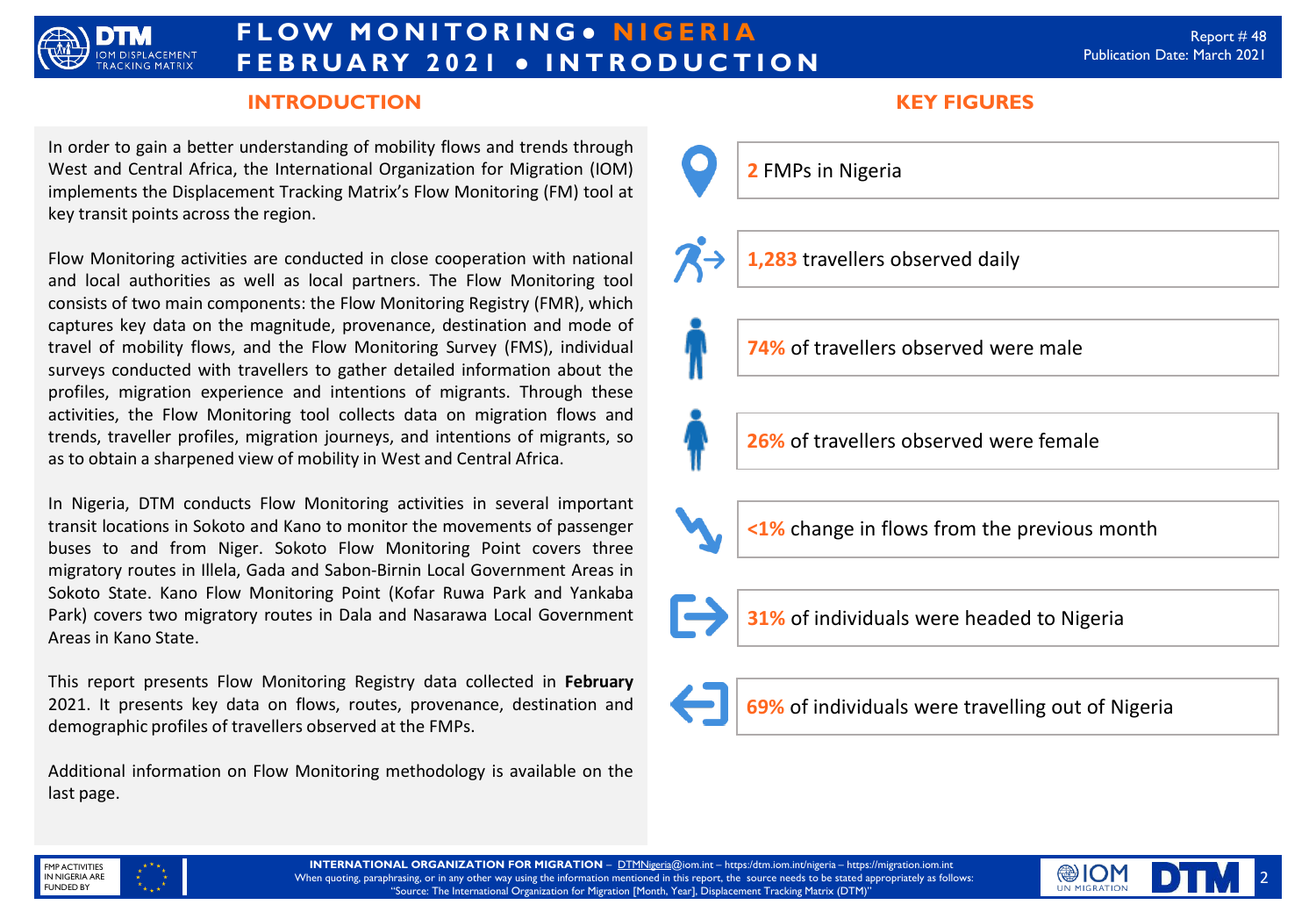

# **F L O W M O N I TO R I N G ● N I G E R I A F E B R U A RY 2 0 2 1 ● R E G I S T RY**

### **TRAVELLER PROFILES AND MOBILITY TRENDS**

**Mobility trends**: During the reporting period, on average, 1,283 individuals were observed at FMPs on a daily basis. This represents a decrease of less than 1 per cent in comparison to the 1,290 individuals observed on a daily basis in January 2021. Due to fear of border closure as a proposed security measure during the presidential runoff election that was held in Niger and many people that stayed back to vote, there was a major decline in movements recorded on 21 February.

**Types of flows:** All observed travellers were conducting cross-border movements (31% were entering the country, while 69% were leaving the country).

**Departure/Origin and destination**: In February 2021, the main cities from which individuals travelled from (inflow) were Maradi (45%), Zinder (26%), Tahoua (21%) and Diffa (6%) in Niger. Travellers from Nigeria (outflow) were primarily headed to Zinder (43%), Maradi (40%) and Diffa (10%) in Niger. The main modes of transportation were car (57%) and bus (39%).

**Traveller profiles:** While 64 per cent of travellers were adult male, 21 per cent were adult female and 15 per cent were children (6% female children, 9% male children).



The depiction and use of boundaries, geographic names, and related data shown on maps and included in this report are not warranted to be error free nor do they imply judgment on the legal status of any territory, or any endorsement or acceptance of such boundaries by IOM.

#### **TRAVELLER PROFILES**



#### **MAIN MODES OF TRANSPORT**



## **Destination of flows** Country % of flows Niger 66% Nigeria 31% Chad 2% Cameroon 1%

**PROVENANCE & DESTINATION OF FLOWS**

Country % of flows

Nigeria 69% Niger 30% Chad <1% Cameroon <1%

**Origin of flows**

### **DIRECTION OF FLOWS**



#### **DAILY EVOLUTION OF FLOWS**





**INTERNATIONAL ORGANIZATION FOR MIGRATION** – DTMNigeria@iom.int – https:/dtm.iom.int/nigeria – https://migration.iom.int When quoting, paraphrasing, or in any other way using the information mentioned in this report, the source needs to be stated appropriately as follows: "Source: The International Organization for Migration [Month, Year], Displacement Tracking Matrix (DTM)"

*REGISTERED FLOWS*

REGISTERED FLOWS

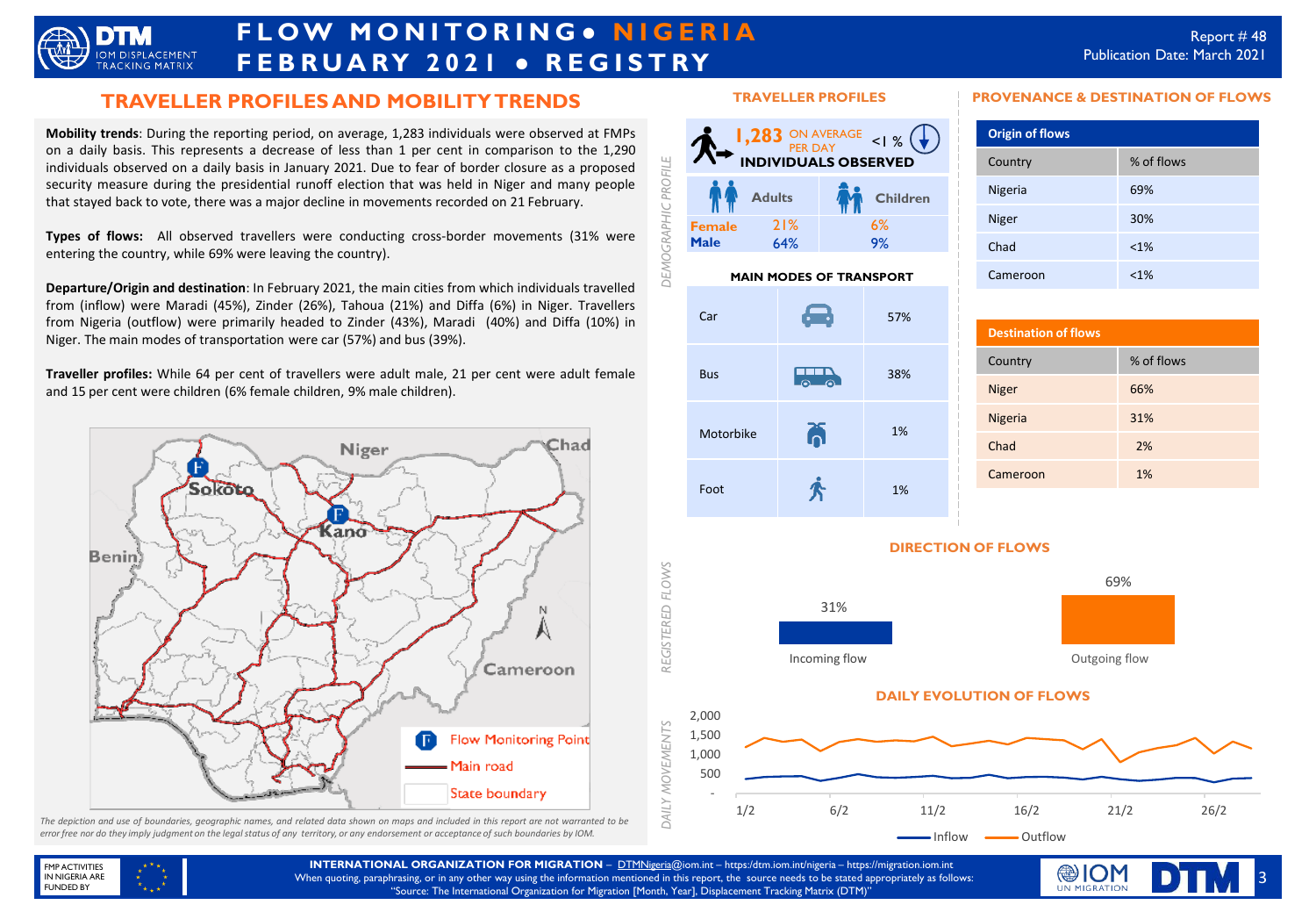

# **F L O W M O N I TO R I N G ● N I G E R I A F E B R U A RY 2 0 2 1 ● R E G I S T RY**

## **SOKOTO**

**Presentation of FMP**: The Sokoto Flow Monitoring Point (FMP) was set up in March 2017 covering three migratory routes in Ilella, Gada and Sabon-Birnin. The FMP monitors cross-border flows of migrants between Nigeria and Niger to better understand dynamics of migration covering these routes.

**Mobility trends**: In the reporting period, at the Sokoto FMP, on average 158 individuals were observed daily. This represented a decrease of 5 per cent since January, during which 167 individuals had been observed. The decrease may be attributed to the perpetration of attacks and fear of attacks by armed bandits, including kidnappings and robberies, along roads linking Nigeria to Niger. Over the month, peaks were observed on 7th, 14th, 21st and 28th which corresponded to market days in Gada, Illela, Sabon-Birnin, Yarbulutu, Mailalle (in Nigeria), Tumfafi, Dandadi and Souloulou (in Niger). The presidential runoff election held in Niger on 21 February coincided with market days however, that did not affect the movements recorded as Sokoto FMP recorded high inflow because most of the traders reside along the border towns and had easier accessibility to the Nigeria-Niger border.

**Types of flows:** All observed travellers were conducting cross-border movements (69% were entering the country, while 31% were leaving the country).

**Departure/Origin and destination**: In February 2021, the main cities which individuals travelled from (inflow) were Maradi (50%) and Tahoua (49%). Travellers from Nigeria (outflow) were primarily headed to Maradi (71%), Tahoua (23%) and Zinder (4%). The main modes of transportation were car (43%), bus (19%), motorbike (11%), foot (10%), bicycle (9%) and riding animals (4%).

**Traveller profiles:** While 59 per cent of travellers were adult male, 24 per cent were adult female and 17 per cent were children (6% female children, 11% male children).



*data shown on maps and included in this report are not warranted to be error free nor do they imply judgment on the legal status of any territory, or any endorsement or acceptance of such boundaries by IOM.*

#### **TRAVELLER PROFILES**



#### **MAIN MODES OF TRANSPORT**



### **PROVENANCE & DESTINATION OF FLOWS**

| <b>Origin of flows</b> |            |
|------------------------|------------|
| Country                | % of flows |
| <b>Niger</b>           | 69%        |
| Nigeria                | 31%        |

| <b>Destination of flows</b> |            |
|-----------------------------|------------|
| Country                     | % of flows |
| <b>Nigeria</b>              | 69%        |
| <b>Niger</b>                | 31%        |



**DIRECTION OF FLOWS**

#### **DAILY EVOLUTION OF FLOWS**



FMP ACTIVITIES IN NIGERIA ARE FUNDED BY

**INTERNATIONAL ORGANIZATION FOR MIGRATION** – DTMNigeria@iom.int – https:/dtm.iom.int/nigeria – https://migration.iom.int When quoting, paraphrasing, or in any other way using the information mentioned in this report, the source needs to be stated appropriately as follows: "Source: The International Organization for Migration [Month, Year], Displacement Tracking Matrix (DTM)"

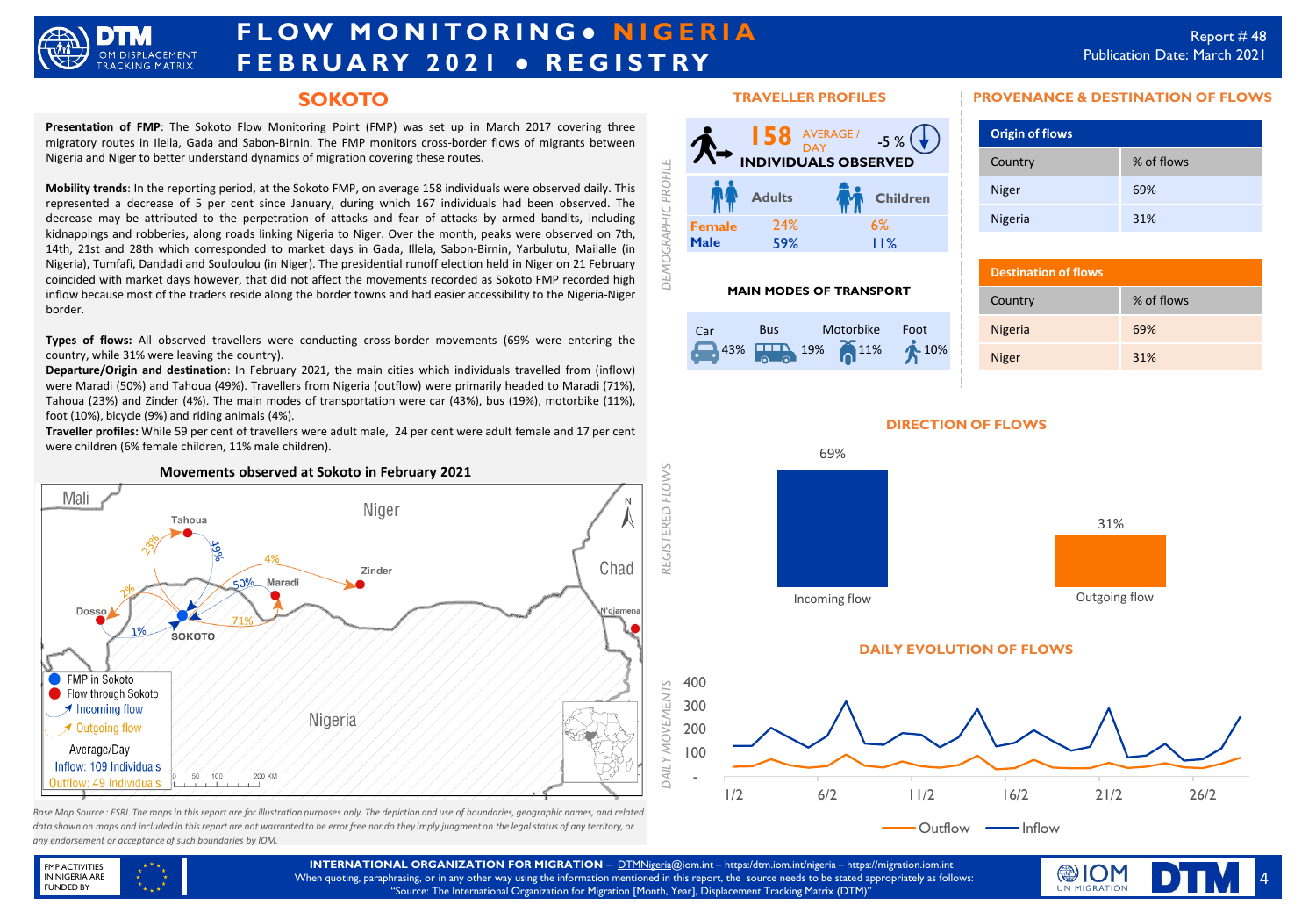

# **F L O W M O N I TO R I N G ● N I G E R I A F E B R U A RY 2 0 2 1 ● R E G I S T RY**

### **KANO**

**PRESENTATION OF FMP**: The Kano FMP (Kofar Ruwa Park and Yankaba Park) has been collecting data since March 2017, covering two migratory routes passing through Dala and Nasarawa Local Government Areas in Kano state. The FMP was installed to monitor cross-border flows of migrants between Nigeria and Niger and to better understand dynamics of migration covering these routes.

**Mobility trends**: In the reporting period, at the Kano FMP, on average, 1,124 individuals were observed daily. There were no changes in the number of individuals observed since the previous month. There was a major decline in movements recorded on 21 February, movements were restricted by fear of border closure as a result of the presidential runoff election that was held in Niger and people stayed back to vote.

**Types of flows:** All observed travellers were undertaking a trans-boundary movement (26% were entering the country, while 74% were leaving the country).

**Departure/Origin and destination**: In February 2021, the main cities from which individuals travelled from (inflow) were Zinder (46%), Maradi (41%) and Diffa (10%) in Niger. Travellers from Nigeria (outflow) were primarily headed to Zinder (48%), Maradi (36%) and Diffa (11%) in Niger. The modes of transportation were car (59%) and bus (41%).

**Traveller profiles:** While 67 per cent of travellers were adult male, 19 per cent were adult female and 14 per cent were children (5% female children, 9% male children).



Base Map Source: ESRI. The maps in this report are for illustration purposes only. The depiction and use of boundaries, geographic names, and related *data shown on maps and included in this report are not warranted to be error free nor do they imply judgment on the legal status of any territory, or any endorsement or acceptance of such boundaries by IOM.*

#### **TRAVELLER PROFILES**



 $Car$  59%

<u>um</u>

**MODES OF TRANSPORT**

Bus

*REGISTERED FLOWS*

REGISTERED FLOWS

*DAILY MOVEMENTS*

AILY MOVEMENTS

#### **PROVENANCE & DESTINATION OF FLOWS**

| <b>Origin of flows</b> |            |
|------------------------|------------|
| Country                | % of flows |
| Nigeria                | 74%        |
| <b>Niger</b>           | 25%        |
| Chad                   | $< 1\%$    |
| Cameroon               | $< 1\%$    |

| <b>Destination of flows</b> |            |
|-----------------------------|------------|
| Country                     | % of flows |
| <b>Niger</b>                | 71%        |
| Nigeria                     | 26%        |
| Chad                        | 2%         |
| Cameroon                    | 1%         |

### **DIRECTION OF FLOWS**

41%



1/2 6/2 11/2 16/2 21/2 26/2 Inflow — Outflow

#### FMP ACTIVITIES IN NIGERIA ARE FUNDED BY

Base Map Source : ESRI. The maps in this report are for illustration purposes only. The depiction and use of boundaries, geographic names, and related and the control of the source of the source in ESRI. The maps in this r **INTERNATIONAL ORGANIZATION FOR MIGRATION** – DTMNigeria@iom.int – https:/dtm.iom.int/nigeria – https://migration.iom.int When quoting, paraphrasing, or in any other way using the information mentioned in this report, the source needs to be stated appropriately as follows: "Source: The International Organization for Migration [Month, Year], Displacement Tracking Matrix (DTM)"



## **Movements observed at Kano FMP in February 2021**